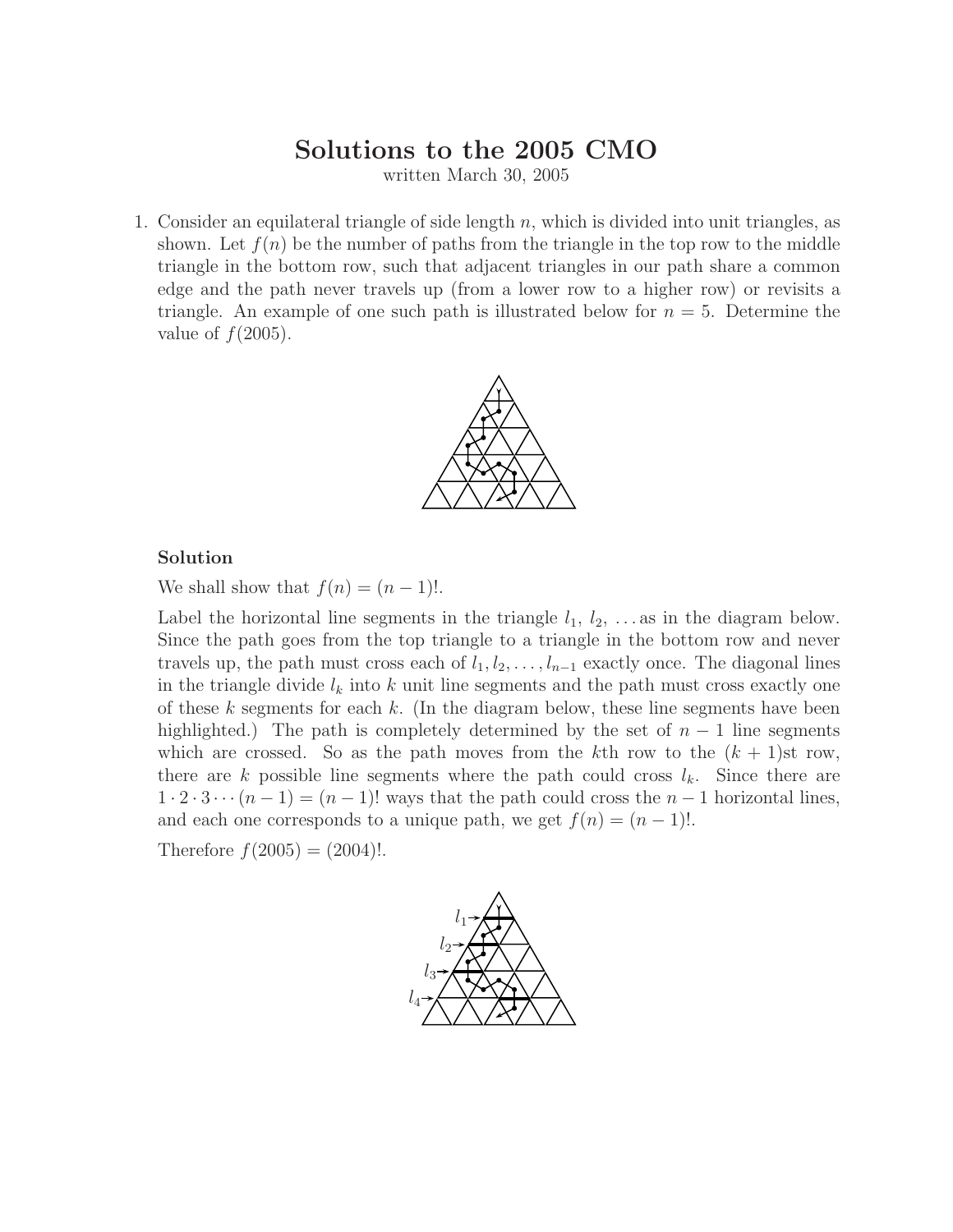- 2. Let  $(a, b, c)$  be a Pythagorean triple, *i.e.*, a triplet of positive integers with  $a^2 + b^2 = c^2$ .
	- a) Prove that  $(c/a + c/b)^2 > 8$ .
	- b) Prove that there does not exist any integer  $n$  for which we can find a Pythagorean triple  $(a, b, c)$  satisfying  $(c/a + c/b)^2 = n$ .

## a) **Solution 1**

Let  $(a, b, c)$  be a Pythagorean triple. View  $a, b$  as lengths of the legs of a right angled triangle with hypotenuse of length c; let  $\theta$  be the angle determined by the sides with lengths  $a$  and  $c$ . Then

$$
\left(\frac{c}{a} + \frac{c}{b}\right)^2 = \left(\frac{1}{\cos\theta} + \frac{1}{\sin\theta}\right)^2 = \frac{\sin^2\theta + \cos^2\theta + 2\sin\theta\cos\theta}{(\sin\theta\cos\theta)^2}
$$

$$
= 4\left(\frac{1 + \sin 2\theta}{\sin^2 2\theta}\right) = \frac{4}{\sin^2 2\theta} + \frac{4}{\sin 2\theta}
$$

Note that because  $0 < \theta < 90^{\circ}$ , we have  $0 < \sin 2\theta < 1$ , with equality only if  $\theta = 45^\circ$ . But then  $a = b$  and we obtain  $\sqrt{2} = c/a$ , contradicting a, c both being integers. Thus,  $0 < \sin 2\theta < 1$  which gives  $(c/a + c/b)^2 > 8$ .

# **Solution 2**

Defining  $\theta$  as in Solution 1, we have  $c/a + c/b = \sec \theta + \csc \theta$ . By the AM-GM inequality, we have  $(\sec \theta + \csc \theta)/2 \ge \sqrt{\sec \theta \csc \theta}$ . So

$$
c/a + c/b \ge \frac{2}{\sqrt{\sin \theta \cos \theta}} = \frac{2\sqrt{2}}{\sqrt{\sin 2\theta}} \ge 2\sqrt{2}.
$$

Since a, b, c are integers, we have  $c/a + c/b > 2\sqrt{2}$  which gives  $(c/a + c/b)^2 > 8$ .

## **Solution 3**

By simplifying and using the AM-GM inequality,

$$
\left(\frac{c}{a} + \frac{c}{b}\right)^2 = c^2 \left(\frac{a+b}{ab}\right)^2 = \frac{(a^2 + b^2)(a+b)^2}{a^2b^2} \ge \frac{2\sqrt{a^2b^2}(2\sqrt{ab})^2}{a^2b^2} = 8,
$$

with equality only if  $a = b$ . By using the same argument as in Solution 1, a cannot equal b and the inequality is strict.

#### **Solution 4**

$$
\left(\frac{c}{a} + \frac{c}{b}\right)^2 = \frac{c^2}{a^2} + \frac{c^2}{b^2} + \frac{2c^2}{ab} = 1 + \frac{b^2}{a^2} + \frac{a^2}{b^2} + 1 + \frac{2(a^2 + b^2)}{ab}
$$

$$
= 2 + \left(\frac{a}{b} - \frac{b}{a}\right)^2 + 2 + \frac{2}{ab}\left((a - b)^2 + 2ab\right)
$$

$$
= 4 + \left(\frac{a}{b} - \frac{b}{a}\right)^2 + \frac{2(a - b)^2}{ab} + 4 \ge 8,
$$

with equality only if  $a = b$ , which (as argued previously) cannot occur.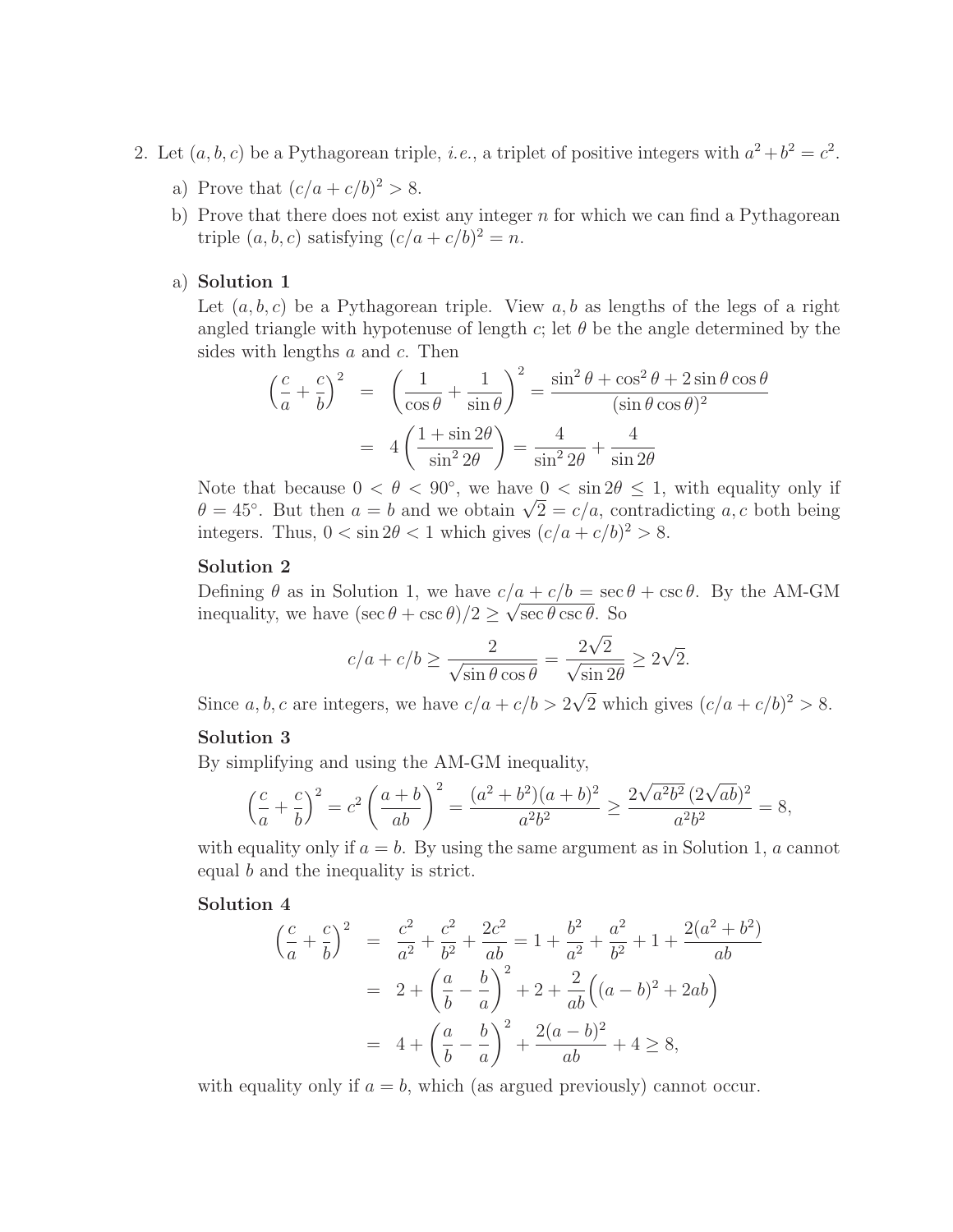## b) **Solution 1**

Since  $c/a + c/b$  is rational,  $(c/a + c/b)^2$  can only be an integer if  $c/a + c/b$  is an integer. Suppose  $c/a + c/b = m$ . We may assume that  $gcd(a, b) = 1$ . (If not, divide the common factor from  $(a, b, c)$ , leaving m unchanged.)

Since  $c(a+b) = mab$  and  $gcd(a, a+b) = 1$ , a must divide c, say  $c = ak$ . This gives  $a^2 + b^2 = a^2k^2$  which implies  $b^2 = (k^2 - 1)a^2$ . But then a divides b contradicting the fact that  $gcd(a, b) = 1$ . Therefore  $(c/a + c/b)^2$  is not equal to any integer n.

## **Solution 2**

We begin as in Solution 1, supposing that  $c/a + c/b = m$  with  $gcd(a, b) = 1$ . Hence  $a$  and  $b$  are not both even. It is also the case that  $a$  and  $b$  are not both odd, for then  $c^2 = a^2 + b^2 \equiv 2 \pmod{4}$ , and perfect squares are congruent to either 0 or 1 modulo 4. So one of  $a, b$  is odd and the other is even. Therefore c must be odd.

Now  $c/a + c/b = m$  implies  $c(a+b) = mab$ , which cannot be true because  $c(a+b)$ is odd and mab is even.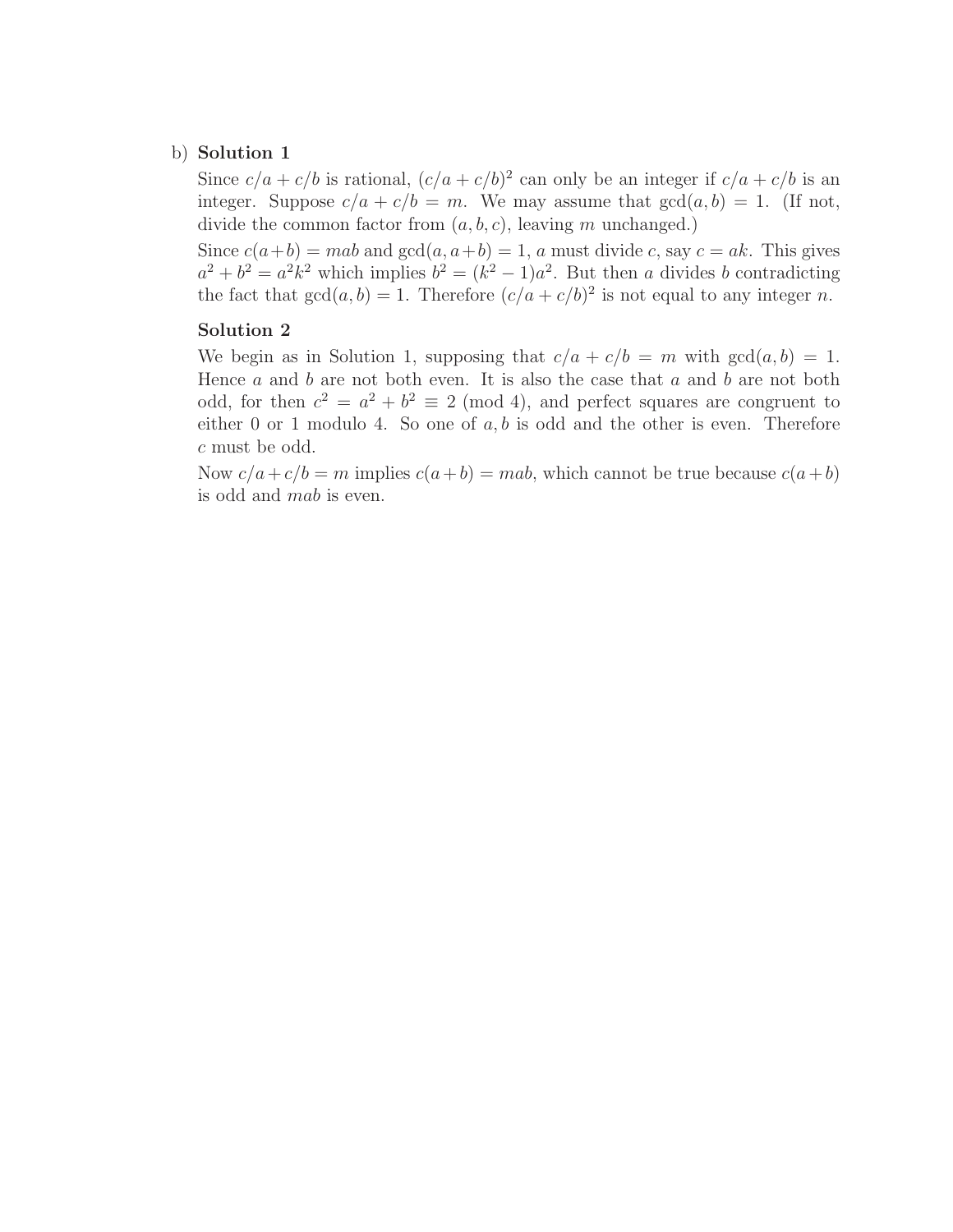- 3. Let S be a set of  $n \geq 3$  points in the interior of a circle.
	- a) Show that there are three distinct points  $a, b, c \in S$  and three distinct points  $A, B, C$  on the circle such that a is (strictly) closer to A than any other point in S, b is closer to B than any other point in S and c is closer to C than any other point in S.
	- b) Show that for no value of n can four such points in  $S$  (and corresponding points on the circle) be guaranteed.

a) Let H be the smallest convex set of points in the plane which contains  $S^{\dagger}$ . Take 3 points  $a, b, c \in S$  which lie on the boundary of H. (There must always be at least 3 (but not necessarily 4) such points.)

Since a lies on the boundary of the convex region  $H$ , we can construct a chord  $L$ such that no two points of  $H$  lie on opposite sides of  $L$ . Of the two points where the perpendicular to  $L$  at  $a$  meets the circle, choose one which is on a side of  $L$ not containing any points of  $H$  and call this point  $A$ . Certainly  $A$  is closer to  $a$ than to any other point on  $L$  or on the other side of  $L$ . Hence  $A$  is closer to  $a$ than to any other point of S. We can find the required points  $B$  and  $C$  in an analogous way and the proof is complete.

[Note that this argument still holds if all the points of S lie on a line.]



b) Let  $PQR$  be an equilateral triangle inscribed in the circle and let  $a, b, c$  be midpoints of the three sides of  $\triangle PQR$ . If r is the radius of the circle, then every point on the circle is within  $(\sqrt{3}/2)r$  of one of a, b or c. (See figure (b) above.) Now  $\sqrt{3}/2 < 9/10$ , so if S consists of a, b, c and a cluster of points within r/10 of the centre of the circle, then we cannot select 4 points from  $S$  (and corresponding points on the circle) having the desired property.

*<sup>†</sup>*By the way, *H* is called the convex hull of *S*. If the points of *S* lie on a line, then *H* will be the shortest line segment containing the points of *S*. Otherwise, *H* is a polygon whose vertices are all elements of *S* and such that all other points in *S* lie inside or on this polygon.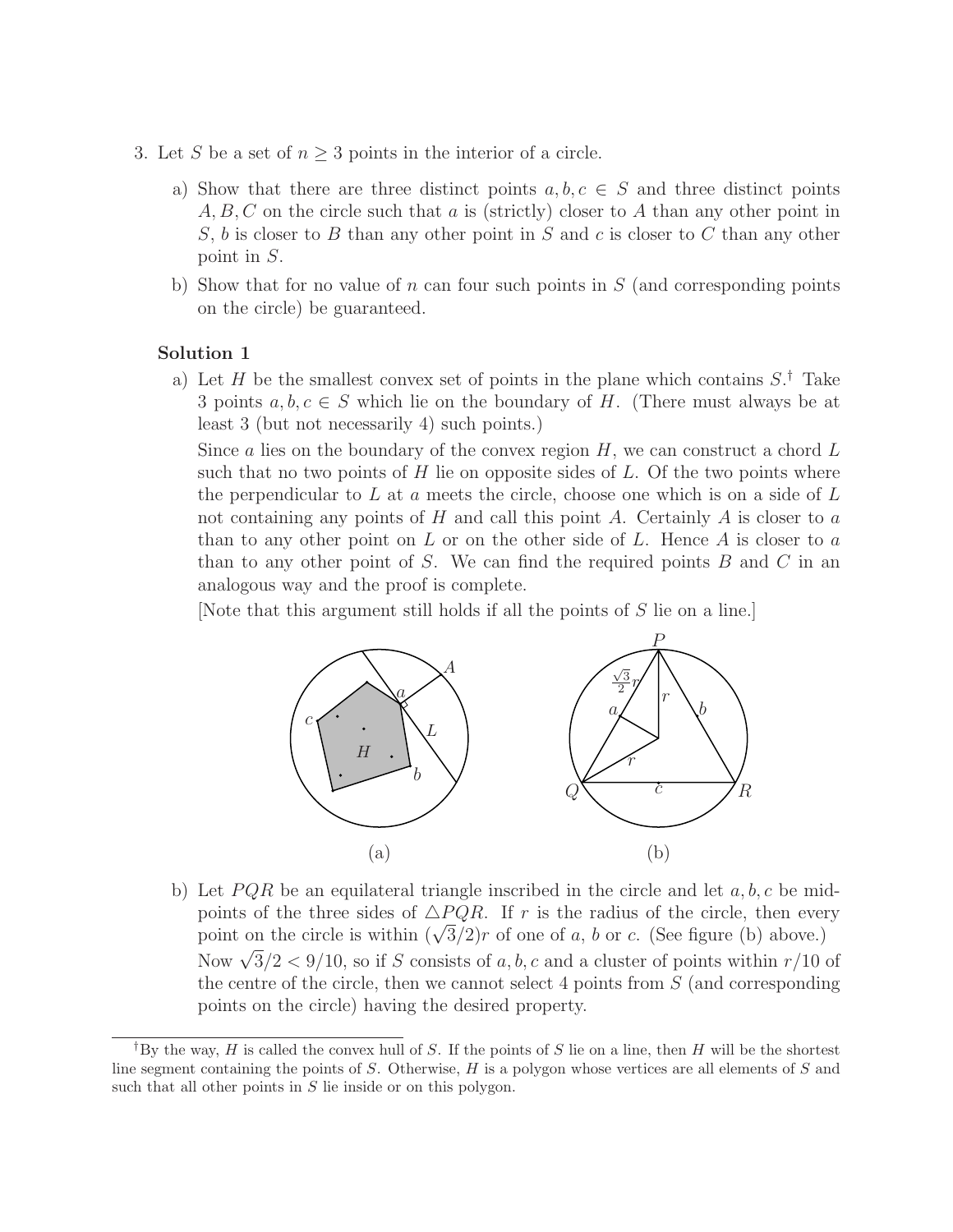a) If all the points of S lie on a line L, then choose any 3 of them to be  $a, b, c$ . Let A be a point on the circle which meets the perpendicular to  $L$  at  $a$ . Clearly  $A$  is closer to a than to any other point on  $L$ , and hence closer than other other point in  $S$ . We find  $B$  and  $C$  in an analogous way.

Otherwise, choose  $a, b, c$  from S so that the triangle formed by these points has maximal area. Construct the altitude from the side bc to the point  $a$  and extend this line until it meets the circle at  $A$ . We claim that  $A$  is closer to  $a$  than to any other point in S.

Suppose not. Let x be a point in S for which the distance from A to x is less than the distance from  $A$  to  $a$ . Then the perpendicular distance from  $x$  to the line bc must be greater than the perpendicular distance from  $a$  to the line  $bc$ . But then the triangle formed by the points  $x, b, c$  has greater area than the triangle formed by  $a, b, c$ , contradicting the original choice of these 3 points. Therefore  $A$  is closer to a than to any other point in S.

The points B and C are found by constructing similar altitudes through b and c, respectively.

b) See Solution 1.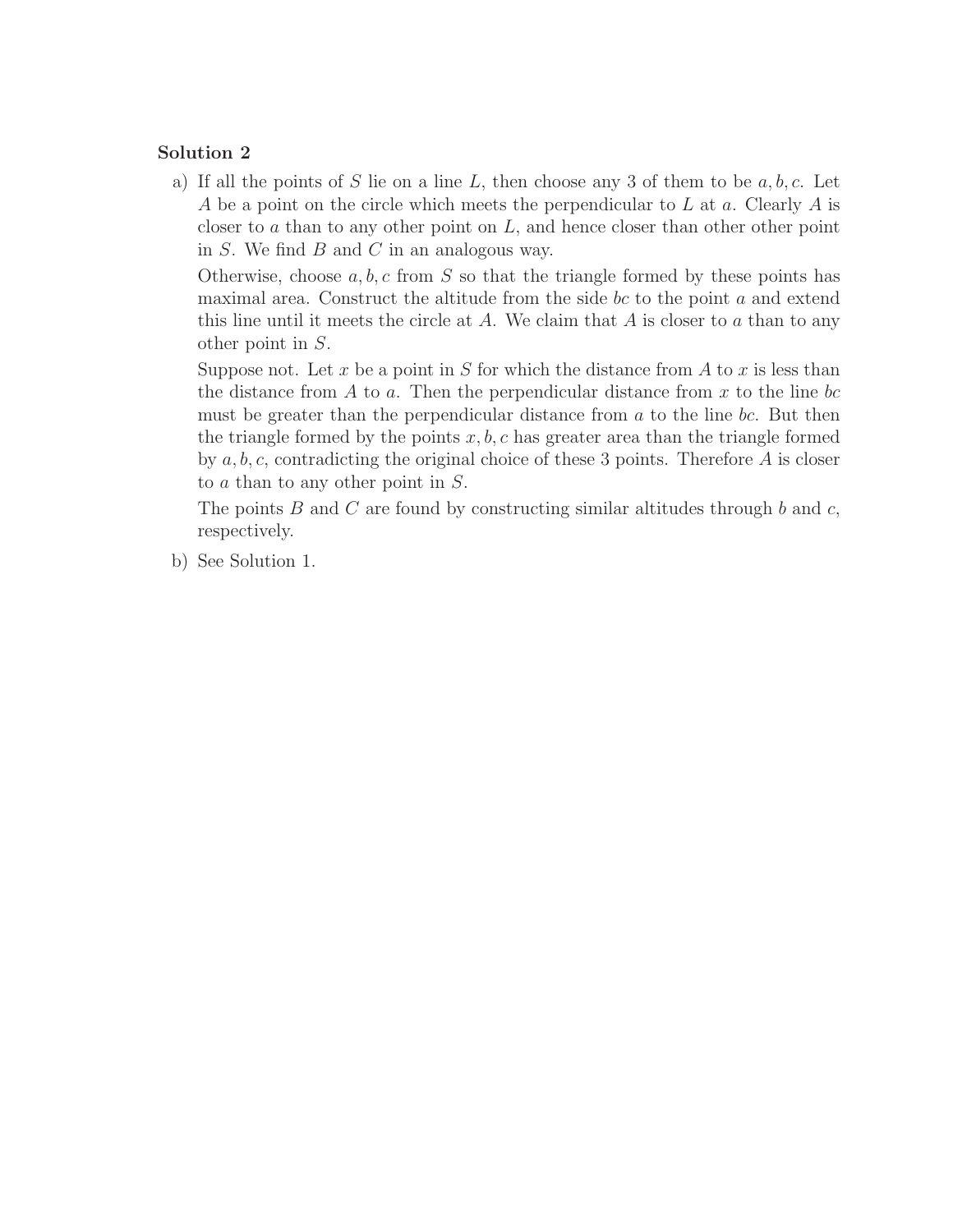4. Let  $ABC$  be a triangle with circumradius R, perimeter P and area K. Determine the maximum value of  $KP/R^3$ .

## **Solution 1**

Since similar triangles give the same value of  $KP/R^3$ , we can fix  $R = 1$  and maximize  $KP$  over all triangles inscribed in the unit circle. Fix points A and B on the unit circle. The locus of points  $C$  with a given perimeter  $P$  is an ellipse that meets the circle in at most four points. The area  $K$  is maximized (for a fixed  $P$ ) when  $C$  is chosen on the perpendicular bisector of  $AB$ , so we get a maximum value for  $KP$  if C is where the perpendicular bisector of AB meets the circle. Thus the maximum value of KP for a given  $AB$  occurs when  $ABC$  is an isosceles triangle. Repeating this argument with  $BC$  fixed, we have that the maximum occurs when  $ABC$  is an equilateral triangle.

Consider an equilateral triangle with side length a. It has  $P = 3a$ . It has height equal to  $a\sqrt{3}/2$  giving  $K = a^2\sqrt{3}/4$ . ¿From the extended law of sines,  $2R = a/\sin(60)$  giving  $R = a/\sqrt{3}$ . Therefore the maximum value we seek is

$$
KP/R^{3} = \left(\frac{a^{2}\sqrt{3}}{4}\right)(3a)\left(\frac{\sqrt{3}}{a}\right)^{3} = \frac{27}{4}.
$$

#### **Solution 2**

From the extended law of sines, the lengths of the sides of the triangle are  $2R\sin A$ ,  $2R \sin B$  and  $2R \sin C$ . So

$$
P = 2R(\sin A + \sin B + \sin C) \text{ and } K = \frac{1}{2}(2R\sin A)(2R\sin B)(\sin C),
$$

giving

$$
\frac{KP}{R^3} = 4\sin A \sin B \sin C (\sin A + \sin B + \sin C).
$$

We wish to find the maximum value of this expression over all  $A + B + C = 180^{\circ}$ . Using well-known identities for sums and products of sine functions, we can write

$$
\frac{KP}{R^3} = 4\sin A \left(\frac{\cos(B-C)}{2} - \frac{\cos(B+C)}{2}\right) \left(\sin A + 2\sin\left(\frac{B+C}{2}\right)\cos\left(\frac{B-C}{2}\right)\right).
$$

If we first consider A to be fixed, then  $B + C$  is fixed also and this expression takes its maximum value when  $cos(B - C)$  and  $cos(\frac{B-C}{2})$  equal 1; *i.e.* when  $B = C$ . In a similar way, one can show that for any fixed value of  $B, K^2/R^3$  is maximized when  $A = C$ . Therefore the maximum value of  $KP/R^3$  occurs when  $A = B = C = 60^{\circ}$ , and it is now an easy task to substitute this into the above expression to obtain the maximum value of 27/4.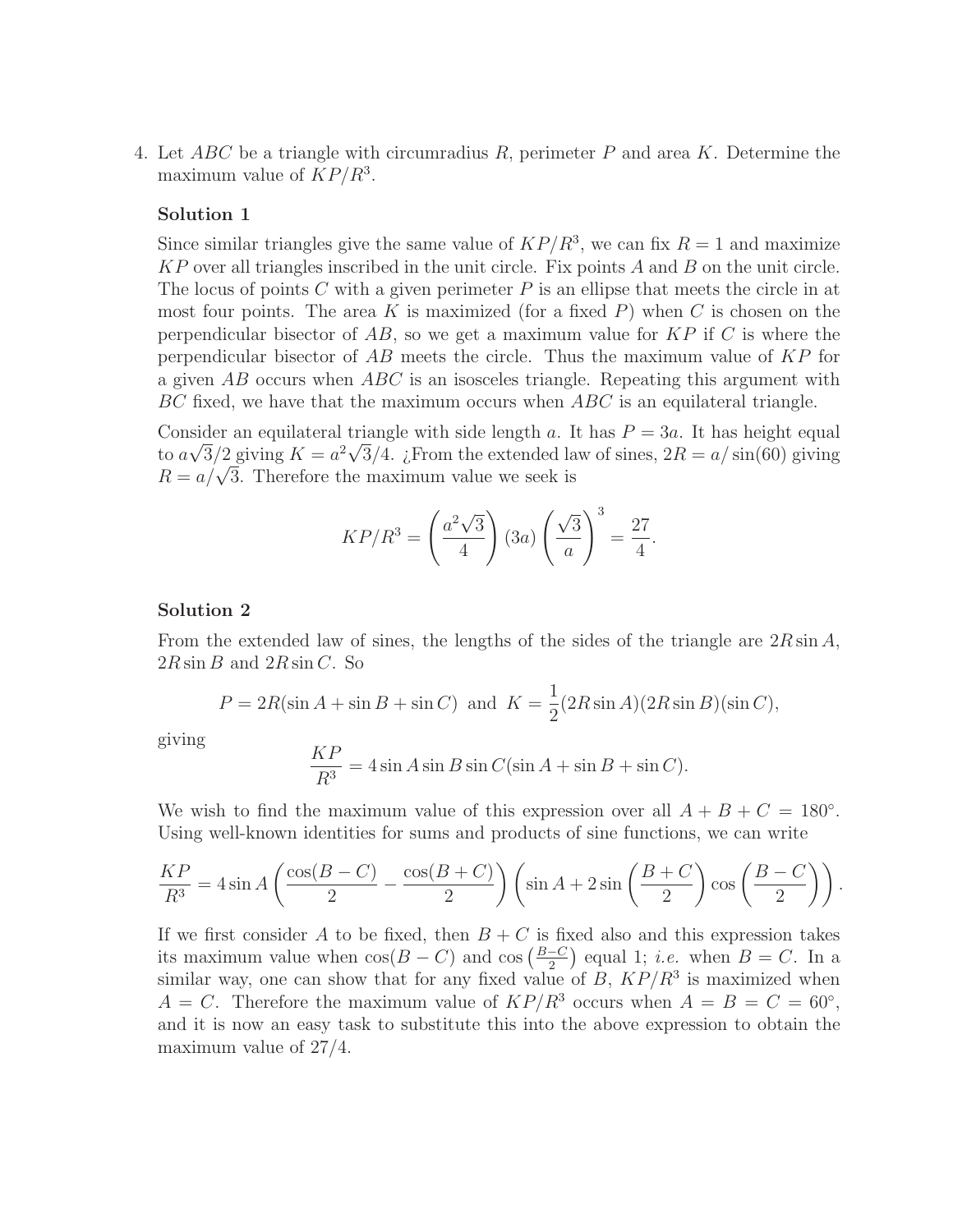As in Solution 2, we obtain

$$
\frac{KP}{R^3} = 4\sin A \sin B \sin C (\sin A + \sin B + \sin C).
$$

From the AM-GM inequality, we have

$$
\sin A \sin B \sin C \le \left(\frac{\sin A + \sin B + \sin C}{3}\right)^3,
$$

giving

$$
\frac{KP}{R^3} \le \frac{4}{27} (\sin A + \sin B + \sin C)^4,
$$

with equality when  $\sin A = \sin B = \sin C$ . Since the sine function is concave on the interval from 0 to  $\pi,$  Jensen's inequality gives

$$
\frac{\sin A + \sin B + \sin C}{3} \le \sin \left( \frac{A + B + C}{3} \right) = \sin \frac{\pi}{3} = \frac{\sqrt{3}}{2}.
$$

Since equality occurs here when  $\sin A = \sin B = \sin C$  also, we can conclude that the maximum value of  $KP/R^3$  is  $\frac{4}{27}\left(\frac{3\sqrt{3}}{2}\right)$  $\frac{\sqrt{3}}{2}$  and  $\left(\frac{27}{4}\right)^4$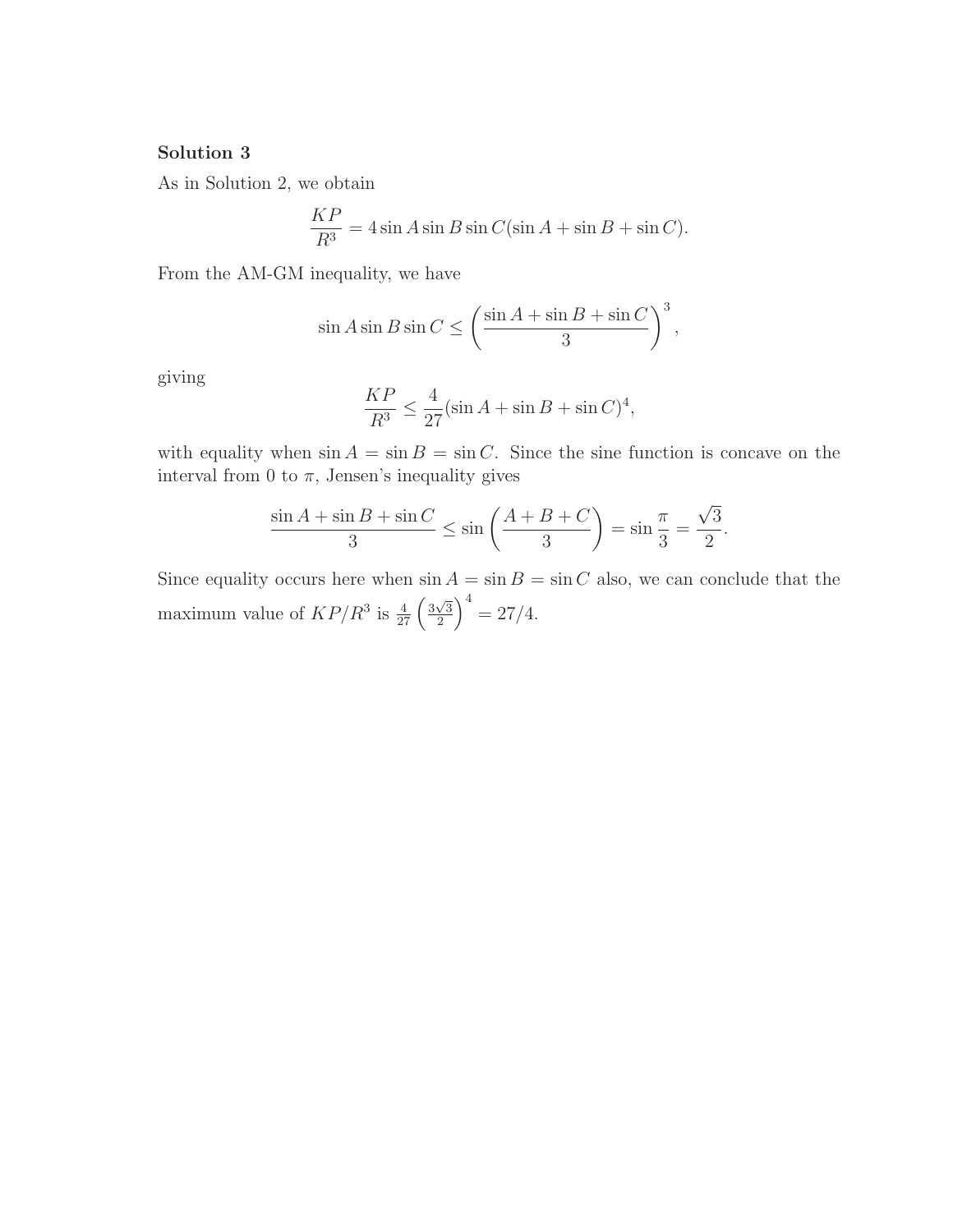- 5. Let's say that an ordered triple of positive integers  $(a, b, c)$  is *n-powerful* if  $a \le b \le c$ ,  $gcd(a, b, c) = 1$ , and  $a^n + b^n + c^n$  is divisible by  $a + b + c$ . For example,  $(1, 2, 2)$  is 5-powerful.
	- a) Determine all ordered triples (if any) which are *n*-powerful for all  $n \geq 1$ .
	- b) Determine all ordered triples (if any) which are 2004-powerful and 2005-powerful, but not 2007-powerful.

[Note that  $gcd(a, b, c)$  is the greatest common divisor of a, b and c.]

# **Solution 1**

Let  $T_n = a^n + b^n + c^n$  and consider the polynomial

 $P(x)=(x - a)(x - b)(x - c) = x^{3} - (a + b + c)x^{2} + (ab + ac + bc)x - abc.$ 

Since  $P(a) = 0$ , we get  $a^3 = (a+b+c)a^2 - (ab+ac+bc)a + abc$  and multiplying both sides by  $a^{n-3}$  we obtain  $a^n = (a+b+c)a^{n-1} - (ab+ac+bc)a^{n-2} + (abc)a^{n-3}$ . Applying the same reasoning, we can obtain similar expressions for  $b^n$  and  $c^n$  and adding the three identities we get that  $T_n$  satisfies the following 3-term recurrence:

$$
T_n = (a+b+c)T_{n-1} - (ab+ac+bc)T_{n-2} + (abc)T_{n-3},
$$
 for all  $n \ge 3$ .

*i*. From this we see that if  $T_{n-2}$  and  $T_{n-3}$  are divisible by  $a + b + c$ , then so is  $T_n$ . This immediately resolves part (b)—there are no ordered triples which are 2004-powerful and 2005-powerful, but not 2007-powerful—and reduces the number of cases to be considered in part (a): since all triples are 1-powerful, the recurrence implies that any ordered triple which is both 2-powerful and 3-powerful is *n*-powerful for all  $n \geq 1$ .

Putting  $n = 3$  in the recurrence, we have

$$
a^3 + b^3 + c^3 = (a + b + c)(a^2 + b^2 + c^2) - (ab + ac + bc)(a + b + c) + 3abc
$$

which implies that  $(a, b, c)$  is 3-powerful if and only if 3abc is divisible by  $a + b + c$ . Since

$$
a^2 + b^2 + c^2 = (a + b + c)^2 - 2(ab + ac + bc),
$$

 $(a, b, c)$  is 2-powerful if and only if  $2(ab + ac + bc)$  is divisible by  $a + b + c$ .

Suppose a prime  $p \geq 5$  divides  $a + b + c$ . Then p divides abc. Since  $gcd(a, b, c) = 1$ , p divides exactly one of a, b or c; but then p doesn't divide  $2(ab + ac + bc)$ .

Suppose  $3^2$  divides  $a + b + c$ . Then 3 divides abc, implying 3 divides exactly one of a, b or c. But then 3 doesn't divide  $2(ab + ac + bc)$ .

Suppose  $2^2$  divides  $a + b + c$ . Then 4 divides abc. Since  $gcd(a, b, c) = 1$ , at most one of a, b or c is even, implying one of  $a, b, c$  is divisible by 4 and the others are odd. But then  $ab + ac + bc$  is odd and 4 doesn't divide  $2(ab + ac + bc)$ .

So if  $(a, b, c)$  is 2- and 3-powerful, then  $a + b + c$  is not divisible by 4 or 9 or any prime greater than 3. Since  $a + b + c$  is at least 3,  $a + b + c$  is either 3 or 6. It is now a simple matter to check the possibilities and conclude that the only triples which are *n*-powerful for all  $n \geq 1$  are  $(1, 1, 1)$  and  $(1, 1, 4)$ .